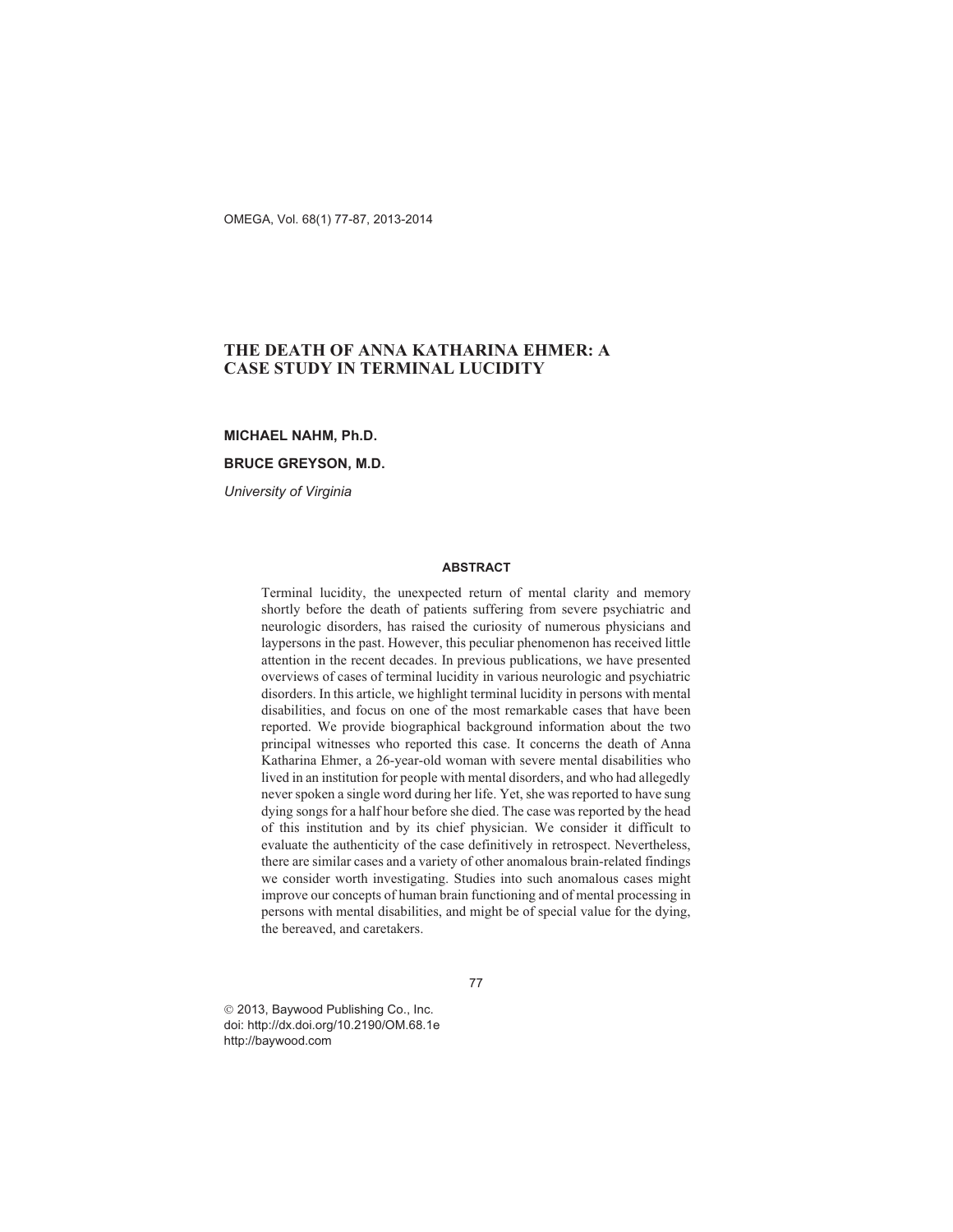In previous publications we discussed the unexpected return of mental clarity and memory shortly before the death of patients suffering from severe mental and neurological disorders (Nahm, 2009; Nahm & Greyson, 2009; Nahm, Greyson, Kelly, & Haraldsson, 2012). These cases were obtained from a literature survey of the last 250 years supplemented by a number of recent cases that were related to us in person. This unexpected return of mental clarity typically occurs in the last minutes, hours, or days before the patient's death. We referred to this spontaneous symptom remission at the end of life as "terminal lucidity." We found case reports of terminally ill patients suffering from affective disorders, chronic schizophrenia, meningitis, Alzheimer's disease, strokes, brain abscesses, and brain tumors. These cases included three reports of unexpected mental faculties that had not been observed before in the dying patients, who suffered from lifelong mental disabilities.

In the current article, we focus on this aspect of terminal lucidity. In particular, we present a case study of one of the most intriguing cases of terminal lucidity that we have found. We would like to bring this case to the awareness of persons who work with the dying, and especially to those persons who work with dying persons with mental disabilities. If similar cases of terminal lucidity could be observed and documented, they might improve current models of mentation, brain functioning, and human psychology, and might even provide clues to enhance communication with persons with severe mental disabilities. The present case concerns Anna Katharina Ehmer, who was usually referred to as Käthe. Reportedly, she was a severely disabled woman who had never spoken a single word during her entire life. Moreover, she was said to have suffered from repeated and severe attacks of meningitis which were thought to have destroyed much of the brain tissue required for intelligent reasoning. Yet, despite these very grave diagnoses, Käthe allegedly sang dying songs in a very intelligible manner for about half an hour before she died.

We start the description of this case by presenting biographical background information about the two principal witnesses who reported this case, Friedrich Happich and Wilhelm Wittneben. These authors referred to the dying of Käthe at least seven times throughout several years. Subsequently, we present excerpts of different publications in which Happich and Wittneben referred to Käthe's death. We conclude this article with considerations on the reported events.

### **THE LIFE AND WORK OF FRIEDRICH HAPPICH (1883–1951)**

The life and work of Friedrich Happich has been described in detail in a monograph by Schmerback (2001), and additional information was obtained from a memoir by Happich's daughter (Trost, 1983). Happich was born on August 14, 1883, in a small town in Hessen in Germany. From 1905 to 1909, he studied Protestant theology. After that, he held positions in the religious and educational sectors and was employed in a leading position at the institution known as Hephata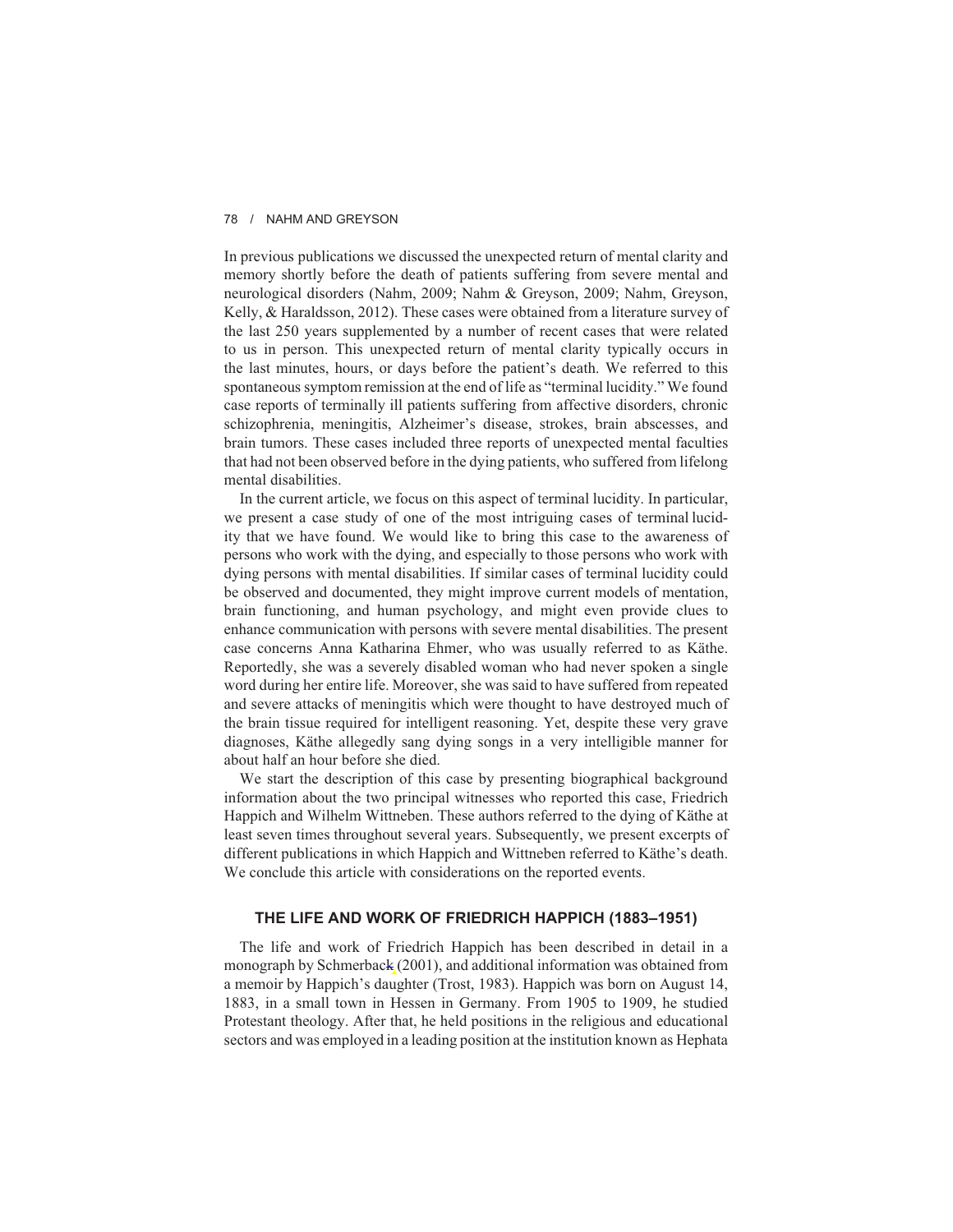in Schwalmstadt, Germany, on March 1, 1913. This institution held a hospital and a facility for the care for people with mental deficiencies and disabilities. Happich was responsible for the management and the pastoral duties of the latter. On April 21, 1913, he married Annemarie Natorp, a daughter of the noted neo-Kantian philosopher Paul Natorp (1854–1924). After the director of the entire Hephata institution died in 1923, Happich became his successor. Ten years later, he was awarded an honorary doctorate by the Theological Faculty of the University of Marburg for his multifaceted work and achievements.

Although Happich never joined the National Socialist Party, like many German citizens in the early 1930s, he sympathized with the movement and their promised prospect of a better future. However, he soon realized that the National Socialists' positions moved toward directions he could no longer support. This included his definitive rejection of euthanasia, although he, being worried about the increasing number of people with mental disabilities in his institution and the lack of financial resources to care for them, supported the agenda to sterilize them. After he was appointed the principal of the German Protestant Church in the administrative district of Kurhessen-Nassau in 1935, he frequently opposed the plans that the National Socialists had for his organization. After the Second World War, Happich became a pivotal figure in driving the reorganization of the German Protestant Church. The major national organization of the Protest Church in Germany, the Evangelische Kirche in Deutschland (EKD) was founded in Hephata in 1945, and several important conferences were held there in the subsequent years. During his life, Happich wrote several treatises about his fields of activity and on the history of Hephata (e.g., Happich, 1923, 1931, 1946). He died on April 4, 1951 in Schwalmstadt, three days after his retirement.

### **THE LIFE AND WORK OF WILHELM WITTNEBEN (1881–1950)**

Wilhelm Wittneben was the chief physician of the psychiatric institution of Hephata. He was born on April 16, 1881, close to Hannover in Germany. After finishing school in 1900, he studied theology for one semester, but turned to studying medicine thereafter. He finished his studies in 1906 in Kiel, Germany, and obtained his higher education entrance qualification with a dissertation on the quality of different filter systems designed to purify drinking water (Wittneben, 1906). Wittneben then worked in a private sanatorium in a small town in Eastern Germany. In 1910, he was employed at Hephata. He was specifically hired to cover the field of psychiatry and he finished his training as a psychiatrist in 1912. His responsibilities covered the entire field of the care for the people with mental illness and mental disabilities who lived in Hephata. He became the chief physician of this area in 1913, the year Happich also started his career at Hephata (Schmerback, 2001).

Like Happich, Wittneben was to lead a busy life in the coming decades. The number of patients in his asylum increased from 341 in 1911 to 551 in 1929,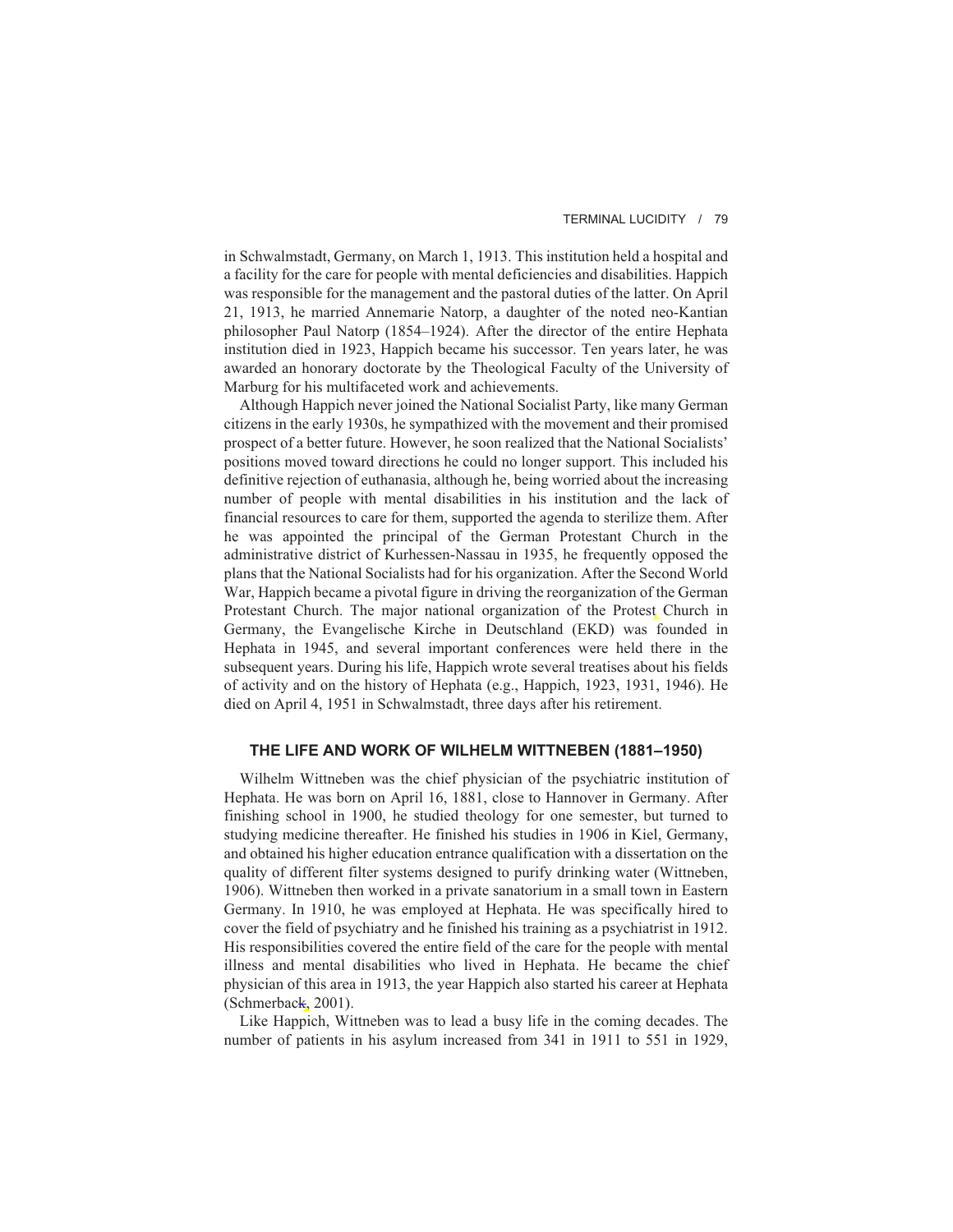rendering Hephata the largest psychiatric institution in the administrative district of Kurhessen-Nassau (Wittneben, 1934). In collaboration with other physicians, Wittneben developed a diagnostic method that was designed to determine and to improve the mental status of mentally deficient children. For this purpose, their fingertips were analyzed to detect deformations of their capillaries, which Wittneben supposed to be present also in the capillaries of the brains of these children, thus resulting in a corresponding mental deficiency. By administering medicine to compensate for nutritional deficits, the growth patterns of the capillaries would improve and would lead to a corresponding improvement of the mental state of the patients. He reported several successful cases (e.g., Wittneben, 1926, 1934). However, his approach was met with skepticism and did not prevail.

In the 1930s, Wittneben's opinion regarding the health politics promoted by the National Socialists matched that of Happich. Whereas he voted for the sterilization of mentally disabled or disturbed people, he rigorously opposed euthanasia (Wittneben, 1934). Another field of his interest concerned ethics of sexuality (Wittneben, 1935). When Wittneben retired in 1950, people of the region regarded him as one of the most respected personalities of Hephata (Schmerback, 2001, p. 76). Like Happich, Wittneben died soon after his retirement.

To summarize, both Happich and Wittneben were well-known and highly esteemed personalities of their time. We turn now to the death of Käthe as presented by both of them.

## **THE DYING OF ANNA KATHARINA EHMER (1896–1922)**

According to Wittneben (1934, p. 153), Anna Katharina Ehmer, or Käthe, was born on May 30, 1895, and lived in Hephata from June 17, 1901, until she died there on March 1, 1922. One of us (M. N.) attempted to verify these data and tried to collect material from the archives of Hephata that might contain additional information about her life and death in addition to what is known from the publications of Happich and Wittneben. The data provided by Wittneben were confirmed by handwritten notes both in the *Totenbuch* [*Book of the Deceased*] and the *Hauptliste der schwachsinnigen Zöglinge* [*Main List of the Mentally Deficient Inhabitants*] for the relevant years. In addition, it was found that Käthe's parents, a tailor named Hermann Ehmer and his wife Christine, lived in Kassel, a town about 50 kilometers from Hephata. We could not find additional contemporary information about Käthe. Nevertheless, it is certain that she had indeed lived and died at Hephata at the time that Wittneben had reported.

To our knowledge, Happich and Wittneben described the events on Käthe's deathbed at least five times independently of each other, but in practically identical terms. Moreover, they seemed to have referred to her death on two more occasions in a more indirect way without giving her name and details of her death. In chronological order of the date of their original publication, these seven sources comprise the following publications: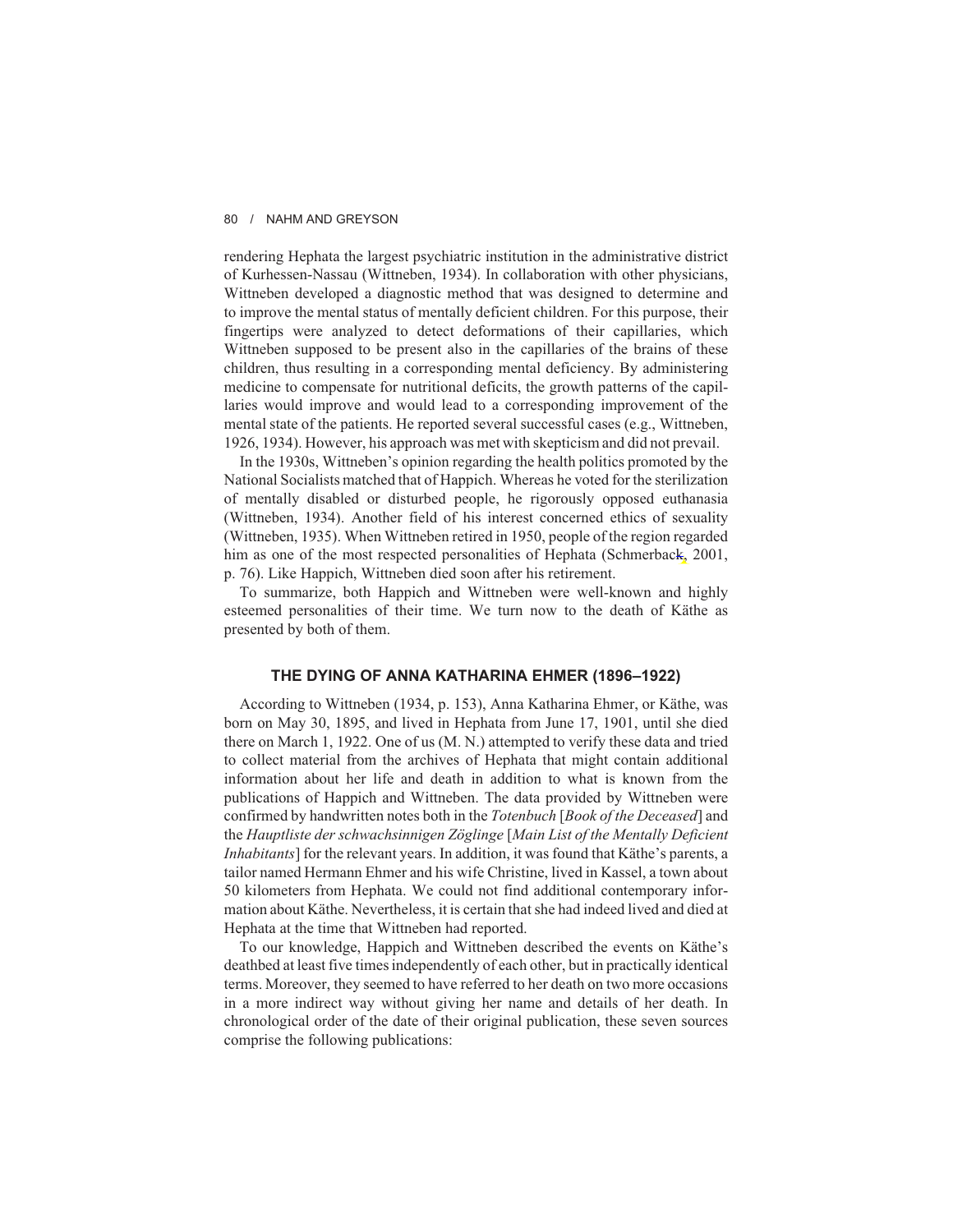### TERMINAL LUCIDITY / 81

- 1. Wittneben (1926). This paper by Wittneben in the *Zeitschrift für Kinderforschung* [*Journal for the Study of Children*], a German medical journal, represents the first of the two indirect mentions of Käthe's death.
- 2. Stritter (1930). This source is a book chapter dealing with pastoral care for persons with mental deficiencies, disorders, and disabilities. In it, its author Paul Stritter described the case of Käthe as it was presented by Happich at a conference. Stritter did not give further details regarding the date and the topic of this conference.
- 3. Schick (1942). This author included the same text as Stritter (1930) in his book, but retrieved it from an unspecified periodical. Schick wrote that Happich had published the text "several years ago" under the heading "Wenn der gebundene Geist frei wird" ["When the bound spirit becomes free"] (p. 57). It seems likely that Happich's original article in this periodical was published around 1930 as well, perhaps in the context of the aforementioned conference.
- 4. Trost (1983). In her memoir on her father, Margarete Trost has included an excerpt of a talk that Happich had given on November 25, 1932, in Kassel for the Arbeitsgemeinschaft für eugenische Fragen [Working Group for Eugenic Questions]. This was the second indirect reference to Käthe's death.
- 5. Ringger (1958). This author reprinted an essay by Happich that was originally written in 1934. It contained a description of Käthe's death and a second case of terminal lucidity in a patient with a pronounced mental deficiency.
- 6. Wittneben (1934). Here, Wittneben commented on terminal lucidity in another German medical journal, the influential *Geistekrankenpflege* [*Care for the Mentally Ill*]. (For more information about this journal, see McFarland-Icke, 1999). This time, Wittneben described details of Käthe's death.
- 7. Roesermueller (1951). This small book about unusual phenomena at the hour of death contained a letter by Wittneben, presumably written to Roesermueller himself, in which Wittneben again briefly described Käthe's death. The letter was not contained in the first edition of Roesermueller's book, published in 1935. Therefore, Wittneben must have written this letter in, or most likely after, 1935.

In the following section of this article, we describe the case of Käthe in more detail based on the above-mentioned sources. Happich characterized her personality as follows:

Käthe was among the patients with the most severe mental disabilities who have ever lived in our institution. From birth on, she was seriously retarded. She had never learned to speak a single word. She stared for hours on a particular spot, then she fidgeted for hours without a break. She gorged her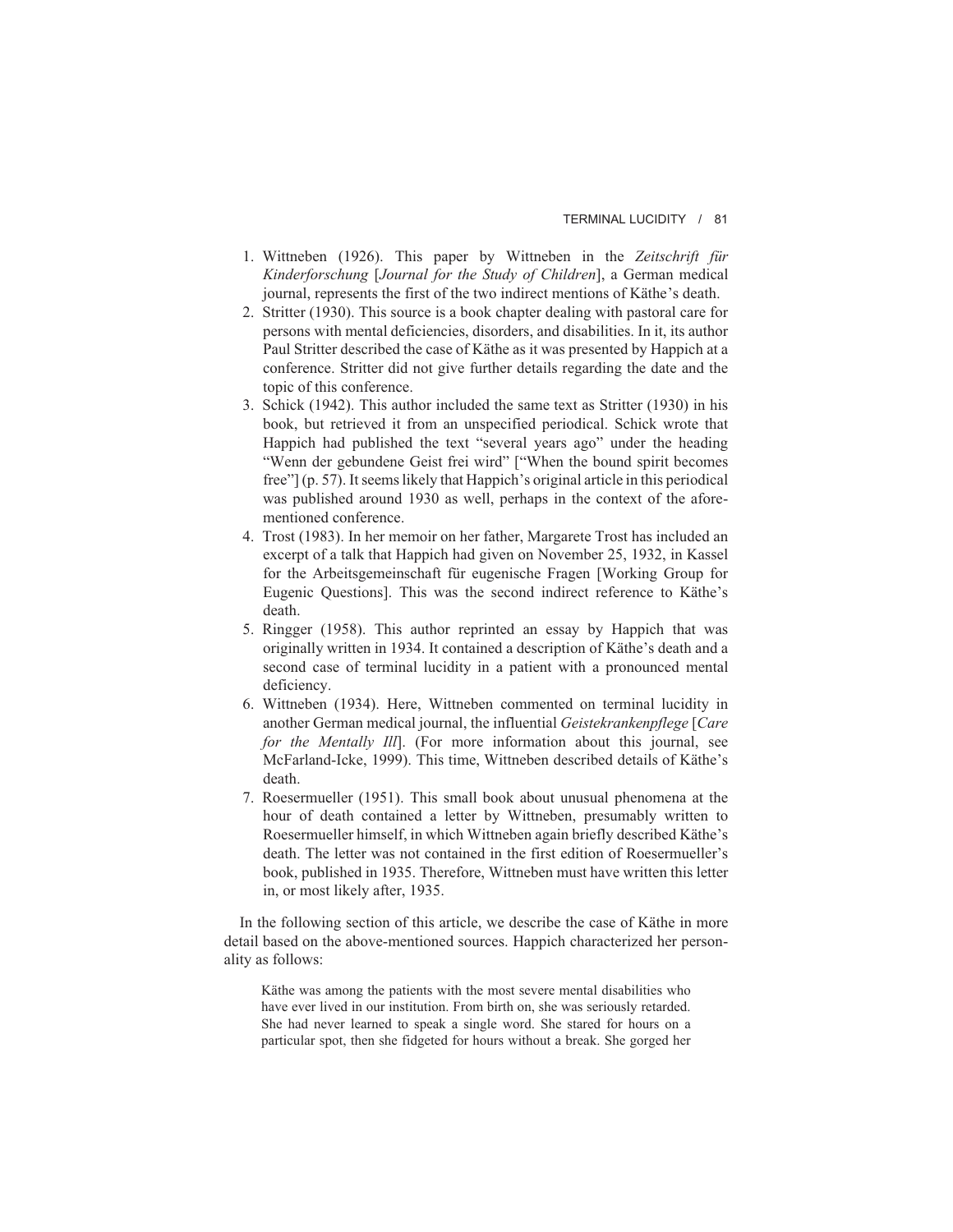food, fouled herself day and night, uttered an animal-like sound, and slept. In all the time she lived with us, we have never seen that she had taken notice of her environment even for a second. We had to amputate one of her legs, she wasted away. (Ringger, 1958, p. 219)

Wittneben (1934, p. 153) characterized her in almost identical terms, adding that she suffered from tuberculosis, and gave the reason for the amputation of her leg as osseous tuberculosis. However, despite the amputation, the disease progressed and finally led to her death. In addition, Käthe suffered numerous severe infections of meningitis, which, according to Wittneben, caused considerable damage to her brain (Stritter, 1930, p. 176ff; Ringger, 1958, p. 220). To describe what had so astonished the two men, we being the description of Käthe's death with a quote from Wittneben:

Who has been a physician in an asylum for the mentally deranged for a long time, and who has truly studied the mental life of the patients, will have abandoned the old view that it is always a subsided and incurable brain disease that causes the mental derangement. To his great astonishment, he will often have witnessed that under certain circumstances, such as during diseases and especially in the hour of death, a revival of slumbering mental faculties takes place in apparently quite deranged imbeciles. (Wittneben, 1926, p. 396)

Wittneben maintained that these phenomena indicate that there are always possibilities to influence brain cells positively in these patients, be it by the use of medical or pedagogical means. In this publication, he referred to such cases to support the concept of his therapy outlined in the section about his life and work. Six years later, in a talk for the Arbeitsgemeinschaft für eugenische Fragen [Working Group for Eugenic Questions] in 1932, Happich used the following words to describe his experiences with patients close to dying:

For me, the most mentally deranged idiot is not inferior to normal persons in the deepest sense. I have lived through various virtually shattering experiences, some of which I have experienced together with the chief physician of our institution, Dr. Wittneben. These experiences have shown me that even the most miserable imbecile leads a hidden inner life which is just as valuable as my own inner life. It is only the destructed surface that hinders him to show it to the outside. Often in the last hours before death, all pathological obstructions fell away and revealed an inner life of such beauty, that we could only stand in front of it, feeling shaken to the core. For somebody who has witnessed such events, the entire question of legally controlled euthanasia is completely finished. (Trost, 1983, pp 9-10)

In particular, Happich had witnessed the following scene at Käthe's deathbed (Ringger, 1958, p. 220):

One day I was called by one of our physicians, who is respected both as a scientist and a psychiatrist. He said: "Come immediately to Käthe, she is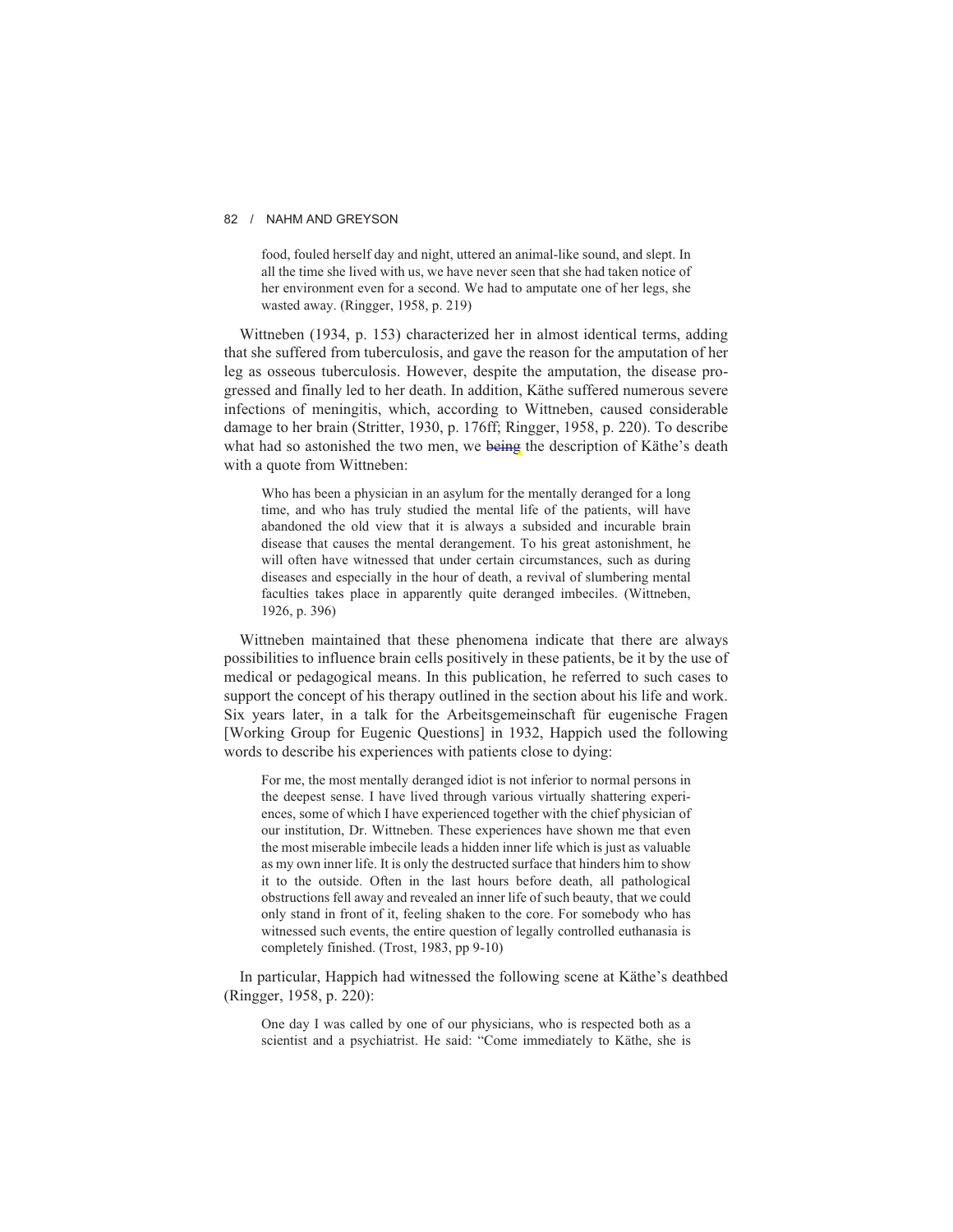#### TERMINAL LUCIDITY / 83

dying!" When we entered the room together, we did not believe our eyes and ears. Käthe, who had never spoken a single word, being entirely mentally disabled from birth on, sang dying songs to herself. Specifically, she sang over and over again "Where does the soul find its home, its peace? Peace, peace, heavenly peace!" For half an hour she sang. Her face, up to then so stultified, was transfigured and spiritualized. Then, she quietly passed away. Like myself and the nurse who had cared for her, the physician had tears in his eyes. (Ringger, 1958, p. 220)

Happich's account of Käthe's death as presented by Stritter (1930) was very similar to this description. However, it contained a few additional details in its final section:

We witnessed the dying of this girl with deepest emotions. Her death posed many questions to us. Obviously, Käthe had only superficially not participated in all that happened in her surroundings. In reality, she had apparently internalized much of it. Because, where did she know the text and the melody of this song from, if not from her surroundings? Moreover, she had comprehended the contents of this song and used it appropriately in the most critical hour of her life. This appeared like a miracle to us. Even bigger, however, was the miracle that Käthe, up to now entirely mute, could suddenly recite the text of the song clearly and intelligibly. Dr. W. [Wittneben] stated over and over again: "From a medical perspective, I am confronted with a mystery. Käthe has suffered so many severe infections of meningitis, that due to the anatomical changes in the cortical brain tissue, it is not comprehensible how the dying woman could suddenly sing so clearly and intelligibly." (Stritter, 1930, pp. 176ff)

Wittneben's description of the case (1934, p. 153) matched Happich's version, but was of course written from his perspective. He concluded:

Who has witnessed something like this will not dare to kill "life not worthy of living." He will realize that we can ultimately not solve the mind-body problem as earthbound humans, but he will also realize that we bear a special responsibility for the souls of the mentally ill who are bound to their frail bodies. (Wittneben, 1934, p. 154)

Wittneben's letter in Roesermueller (1951) was short, but it confirmed the main events around Käthe's death exactly as described above.

### **DISCUSSION**

It is difficult to evaluate the available reports concerning the death of Käthe, as they are essentially historical. We cannot exclude the possibility that both Happich and Wittneben, who were in constant friendly contact, simply invented this case to support their personal agendas. For example, when Wittneben first wrote about terminal lucidity in 1926, he used the cases he had allegedly witnessed as conceptual support for the diagnostic and therapeutic method he had developed.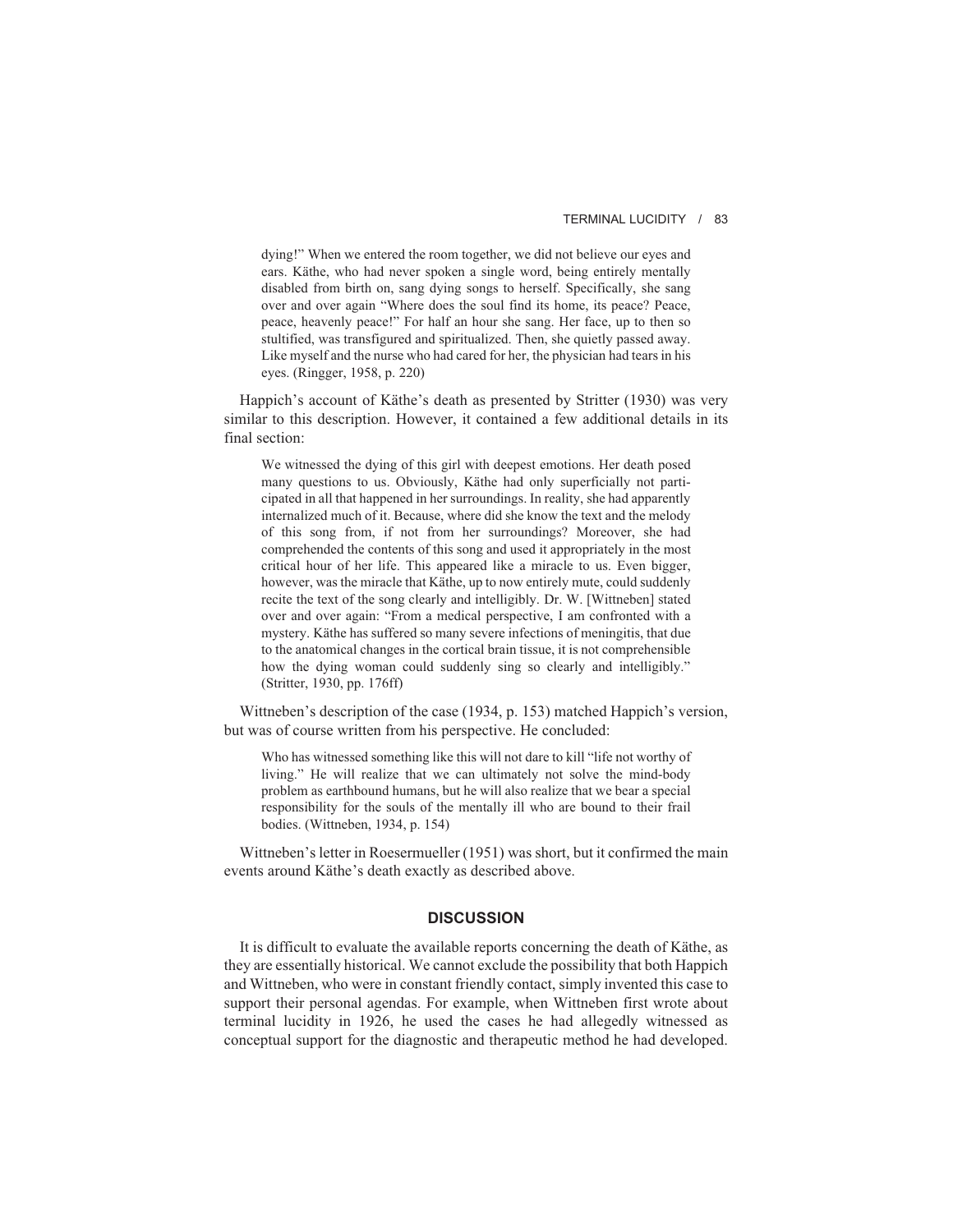After discussions about euthanasia became more pronounced in Germany in the early 1930s, both Wittneben and Happich utilized the case of Käthe to argue against the practice of euthanasia. On the other hand, as indicated above, both Wittneben and Happich were well-known and highly respected personalities of their time. Should Happich and Wittneben have invented this case, they must have decided upon this conspiracy around the time of Käthe's death, or even earlier; and they would have had to have included the nurse who had cared for Käthe.

Given the extraordinary circumstances of this case, which appeared to have left a deep impression on Wittneben and Happich, the two men must have spoken about Käthe's death often to people in and around Hephata, at least at her funeral. Although the first written reference to Käthe's death we could find was published 4 years after her death, we consider it likely that they had made the case public before that. At the least, they reported her case in mainstream medical journals, presented it at conferences, described it in popular articles, and wrote at least one personal letter about it. Given these activities, it seems likely that Happich and Wittneben witnessed the occurrences at Käthe's deathbed essentially as they described them, notwithstanding that they might also have used them to support their own causes.

Clearly, the described case report represents an anomaly among near-death phenomena. We leave it to the reader to judge the validity of this case on its own merits. Nevertheless, the other cases of terminal lucidity in persons with mental disabilities alluded to by Happich and Wittneben seem to support the notion that near-death states can elicit mental faculties previously not observed in the lives of these patients with mental disabilities. The second case described by Happich (Ringger, 1958) concerned George, a young man with severe mental deficits who lived in Hephata for 14 years after his admission at the age of 6. Communication with him was difficult, and he could not even remember the names of his caretakers. He was able to memorize songs, although it seemed that he did not understand their meaning. One day he fell sick and he was brought into the hospital of Hephata, as he had been many times before. But this time, he sang all verses of a dying song when he was laid on a bed. With his first words the next morning, he announced that he would "go to heaven" later. When somebody asked him to sing another song, he did so, and when he reached a phrase that seemed related to his imminent death, he shook hands with his caretakers, said "good night," and then died.

In 1861, Perty reported the case of a young man whose intellectual capacities did not exceed those "of a dog or a monkey" (Perty, 1861, p. 60). Yet, 4 days before he died, he entered a fully lucid state of mind and surprised all around him with his clear thoughts and speech. Should new cases of terminal lucidity in persons with severe mental disabilities be documented following modern medical standards, then this would call for a reappraisal of current concepts of mental processing in these persons. In particular, cases of Käthe's kind raise questions about current concepts of brain functioning. With regard to meningitis, we found three other reports of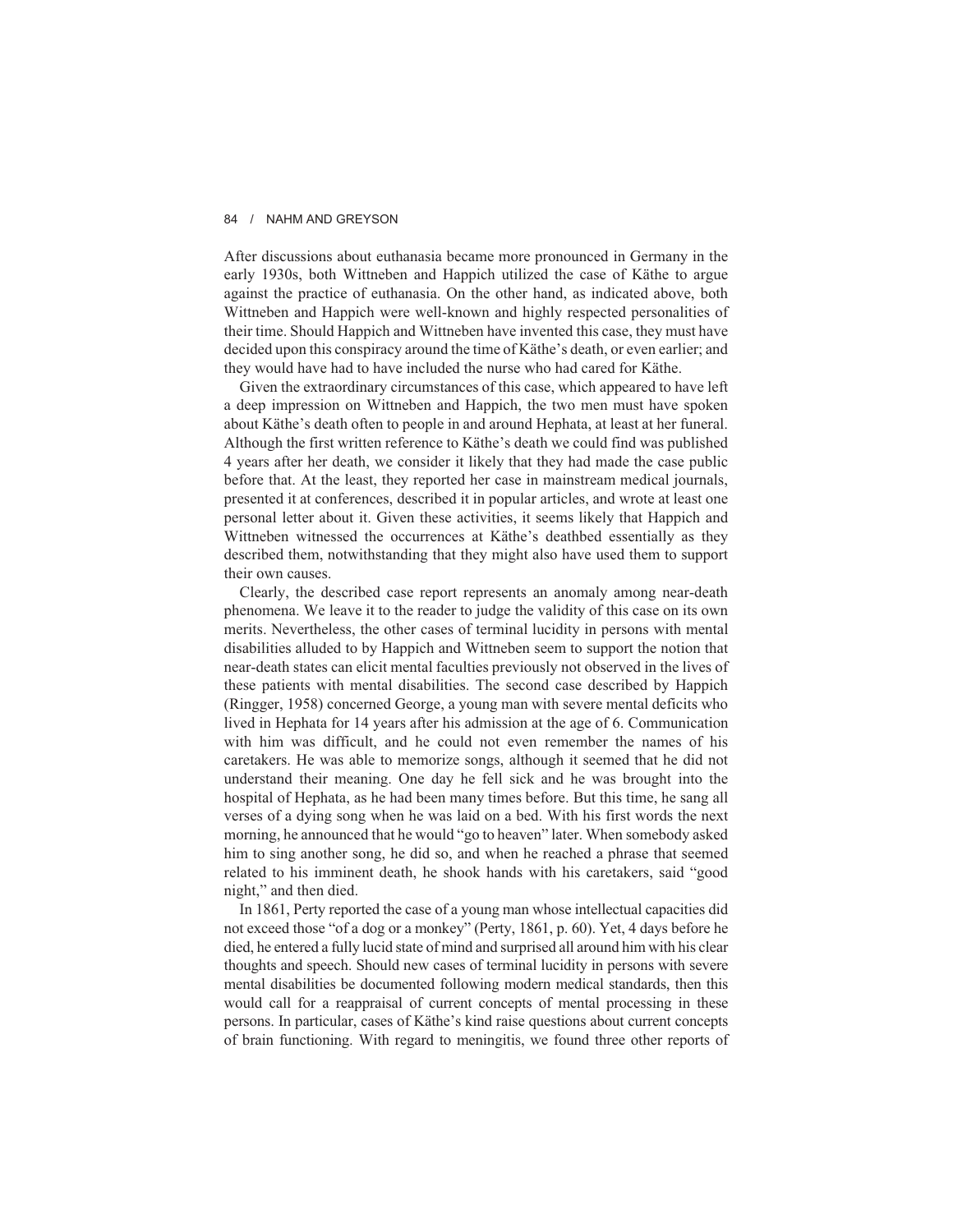terminal lucidity. Other cases involved strokes, advanced stages of dementia including terminal stages of Alzheimer's disease, and brain abscesses and tumors (Nahm, 2009; Nahm & Greyson, 2009; Nahm et al., 2012). Among 100 consecutive hospice deaths, Macleod (2009) reported six cases of terminal lucidity, of which three involved central nervous system metastases or primary malignancy.

Often, terminal lucidity occurred only moments, minutes, or hours before death. Like Käthe's case, some of the reports that involve notable damage of brain tissue seem to challenge currently prevailing models about the mind and its relation to the brain's anatomical fine structure. Systematic studies into such cases might add to other anomalous brain-related findings that at present seem difficult to explain. We maintain that such anomalies are of special interest, because they might eventually lead to an improvement of our understanding of human brain functioning.

Comparable anomalies that appear problematic include complex consciousness and memory under conditions of severe brain malfunction (Greyson, Kelly, & Kelly, 2009), the sudden remission of cerebral palsy in a 60-year-old man documented in a prospective study on near-death experiences (Sartori, 2008; Sartori, Badham, & Fenwick, 2006), the apparent intactness of memory and personality characteristics in a 35-year-old man who underwent hemispherectomy after a malignant brain tumor had developed (Bell & Karnosh, 1949), and above-average intelligence in hydrocephalic persons with only limited amounts of cortical brain tissue, which in addition displays a different anatomical structure compared to normally developed brains (Jackson & Lorber, 1984; Lorber, 1983). As Treffert wrote of the savant syndrome, we hold that no model of brain functioning, particularly of memory, will be complete until it can include and account for these remarkable conditions (Treffert, 2006, p. 3).

Thus, specific and large-scale studies that address the question of deathbed cognitive function of persons with mental disabilities are indicated. Such studies might result in findings that improve our understanding of human mental functioning and lead to enhanced treatment of persons with severe mental disabilities. Moreover, studying anomalous end-of-life experiences would lead to an increasing familiarity with them among healthcare providers and those caring for terminally ill persons. Recent surveys have shown that many caretakers would like to learn more about unexpected and anomalous end-of-life experiences to be better able to deal with them, and recommended pertinent training modules in their education (Brayne, Lovelace, & Fenwick, 2008; Fenwick, Lovelace, & Brayne, 2010). In conclusion, increased familiarity with such experiences would be important for the dying, for those who care for them, for the bereaved, and ultimately, for all those who are confronted with dying in one way or another.

# **REFERENCES**

Bell, E., & Karnosh, L. J. (1949). Cerebral hemispherectomy. *Journal of Neurosurgery, 6*, 285-293.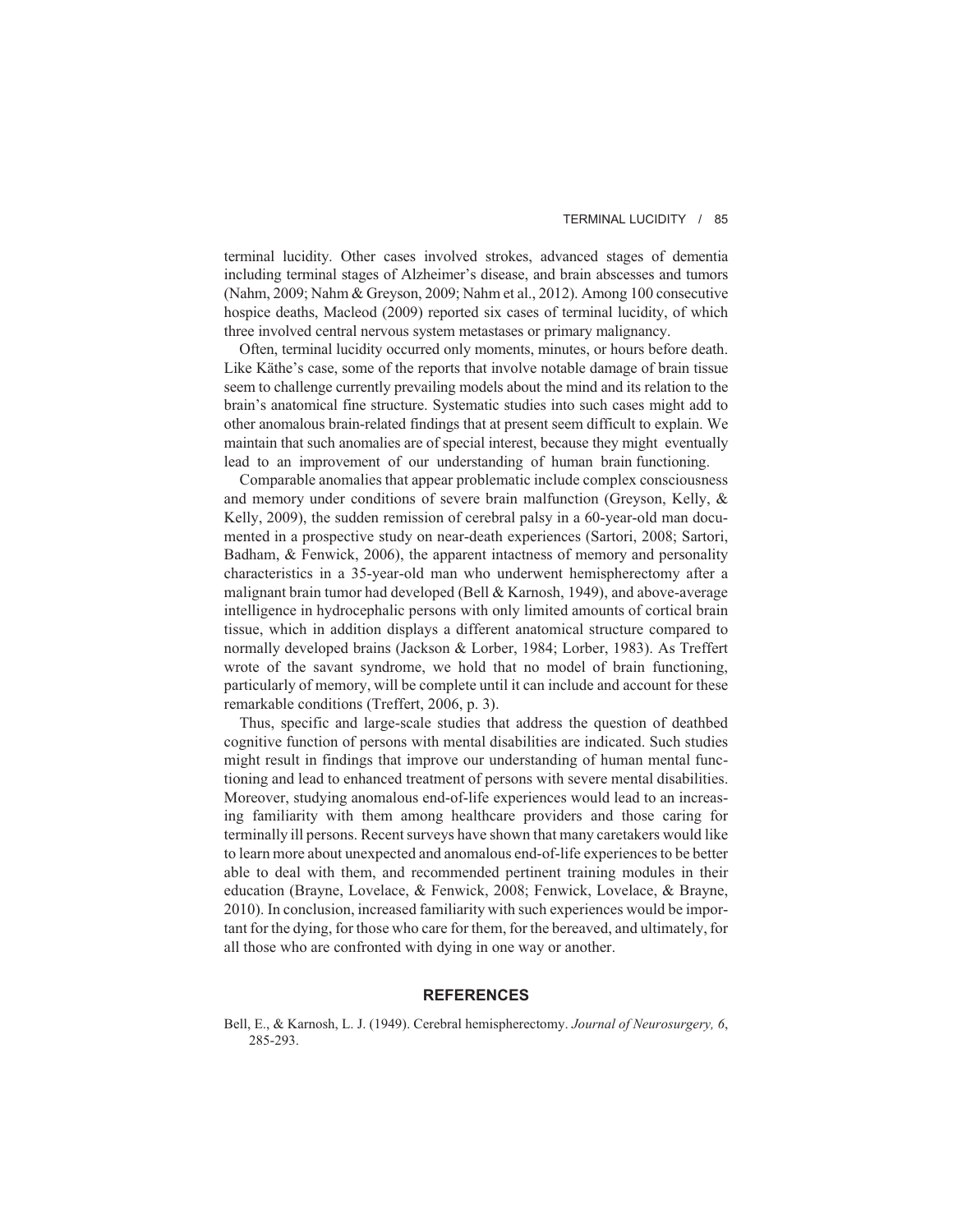- Brayne, S., Lovelace, H., & Fenwick, P. (2008). End-of-life experiences and the dying process in a Gloucestershire nursing home as reported by nurses and care assistants. *American Journal of Hospice & Palliative Medicine, 25*, 195-206.
- Fenwick, P., Lovelace, H., & Brayne, S. (2010). Comfort for the dying: Five year retrospective and one year prospective studies of end of life experiences. *Archives of Gerontology and Geriatrics, 51*, 173-179.
- Greyson, B., Kelly, E. W., & Kelly, E. F. (2009). Explanatory models for near-death experiences. In J. M. Holden, B. Greyson, & D. James (Eds.), *The handbook of near-death experiences. Thirty years of investigation* (pp. 213-234). Santa Barbara, CA: ABC Clio.
- Happich, F. (1923). *Pfarrer D. Hermann Schuchard*. Treysa, Germany: Hessisches Brüderhaus.
- Happich, F. (1931). *Die männliche Diakonie*. Treysa, Germany: Hessisches Brüderhaus.
- Happich, F. (1946). *Das Hessische Brüderhaus und seine Anstalten Hephata*. Treysa, Germany: Hessisches Brüderhaus.
- Jackson, P. H., & Lorber, J. (1984). Brain and ventricular volume in hydrocephalus. *Zeitschrift für Kinderchirgurie, 39*, Supplement II, 91-93.
- Lorber, J. (1983). Is your brain really necessary? In D. Voth (Ed.), *Hydrocephalus in frühen Kindesalter: Fortschritte der Grundlagenforschung, Diagnostik und Therapie* (pp. 2-14). Stuttgart, Germany: Enke.
- Macleod, A. D. (2009). Lightening up before death. *Palliative and Supportive Care, 7*, 513-516.
- McFarland-Icke, B. R. (1999). *Nurses in Nazi Germany: Moral choice in history*. Princeton, NJ: Princeton University Press.
- Nahm, M. (2009). Terminal lucidity in people with mental illness and other mental disability: An overview and implications for possible explanatory models. *Journal of Near-Death Studies, 28*, 87-106.
- Nahm, M., 7 Greyson, B. (2009). Terminal lucidity in patients with chronic schizophrenia and dementia: A survey of the literature. *Journal of Nervous and Mental Disease, 197*, 942-944.
- Nahm, M., Greyson, B., Kelly, E. W., & Haraldsson, E. (2012). Terminal lucidity: A review and a case collection. *Archives of Gerontology and Geriatrics, 55*, 138-142.
- Perty, M. (1861). *Die mystischen Erscheinungen der menschlichen Natur*. Leipzig and Heidelberg, Germany: Winter'sche Verlagschandlung.
- Ringger, P. (1958). Die Mystik im Irrsinn. *Neue Wissenschaft, 8*, 217-220.
- Roesermueller, W. O. (1951). *Um die Todesstunde*. Aalen, Germany: Ebertin.
- Sartori, P. (2008). *The near-death experienced of hospitalized intensive care patients. A five year clinical study*. Lampeter, UK: Edwin Mellen.
- Sartori, P., Badham, P., & Fenwick, P. (2006). Prospectively studied near-death experience with corroborated out-of-body perceptions and unexplained healing. *Journal of Near-Death Studies, 25*, 69-84.
- Schick, E. (1942). *Ihr Ende schauet an*. Basel, Switzerland: Heinrich Majer.
- Schmerback, G. (2001). *Welche Stellung nimmst du nun zwischen den Fronten ein? Friedrich Happich (1883-1951)*. Schwalmstadt-Treysa, Germany: Plag.
- Stritter, P. (1930). Seelsorge an Geistesschwachen. In. P. Blau (Ed.), *Seelsorge an den Erwachsenen* (pp. 172-191). Gütersloh, Germany: Bertelsmann.
- Treffert, D. A. (2006). *Extraordinary people*. Lincoln, NE: iUniverse.